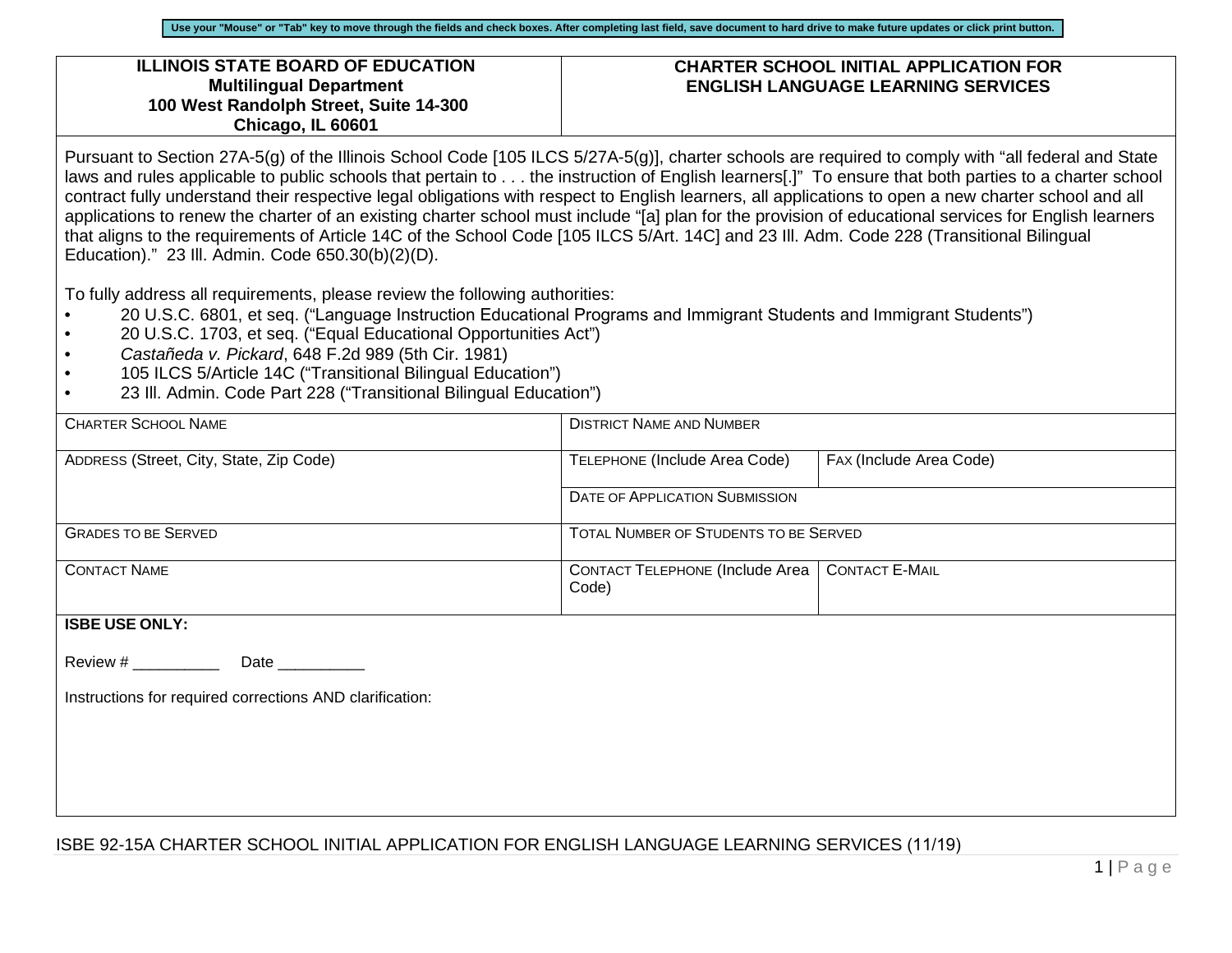# **SECTION I: ALL APPLICANTS MUST COMPLETE THIS SECTION**

### **COMPONENT 1: IDENTIFICATION OF ELIGIBLE STUDENTS**

This component examines whether the charter school is implementing the Home Language Survey and screening procedures to identify students of non-English speaking background for program eligibility according to the state requirements.

| <b>ISBE REQUIREMENTS</b>                                                                                                                                                                                                                                                                                                                                                                                                                                      | <b>PROPOSED STEPS FOR</b><br><b>IMPLEMENTATION OF</b><br><b>SERVICES ACCORDING TO</b><br><b>REQUIRED INFORMATION</b> | <b>NAME/TITLE OF STAFF AT</b><br><b>CHARTER SCHOOL AND/OR</b><br><b>DISTRICT WHO WILL ENSURE</b><br><b>IMPLEMENTATION</b> | <b>FOR ISBE USE ONLY</b>               |
|---------------------------------------------------------------------------------------------------------------------------------------------------------------------------------------------------------------------------------------------------------------------------------------------------------------------------------------------------------------------------------------------------------------------------------------------------------------|----------------------------------------------------------------------------------------------------------------------|---------------------------------------------------------------------------------------------------------------------------|----------------------------------------|
| Legal Standard - Identification of<br>Eligible Students (23 III. Adm. Code<br>228.10, 228.15)                                                                                                                                                                                                                                                                                                                                                                 |                                                                                                                      |                                                                                                                           | $\Box$ Approved<br>See below<br>$\Box$ |
| Explain the procedures implemented<br>to ensure that parents of ELs receive<br>meaningful access to the admissions<br>information in a manner and form<br>they can understand, such as by<br>providing free interpreter and/or<br>translation services and ensure that<br>parents understand that all children,<br>including potential students identified<br>as English Learners, are informed<br>about their eligibility in the school's<br>lottery system. |                                                                                                                      |                                                                                                                           |                                        |
| How will the charter school<br>communicate the procedures for<br>administering the Home Language<br>Survey (HLS) to its entire intake staff?                                                                                                                                                                                                                                                                                                                  |                                                                                                                      |                                                                                                                           |                                        |
| Please provide a copy of the HLS that<br>will be distributed to families during<br>the school registration process.<br>Include any translated copies the<br>school will make available to families<br>for the languages represented at the<br>school.                                                                                                                                                                                                         |                                                                                                                      |                                                                                                                           |                                        |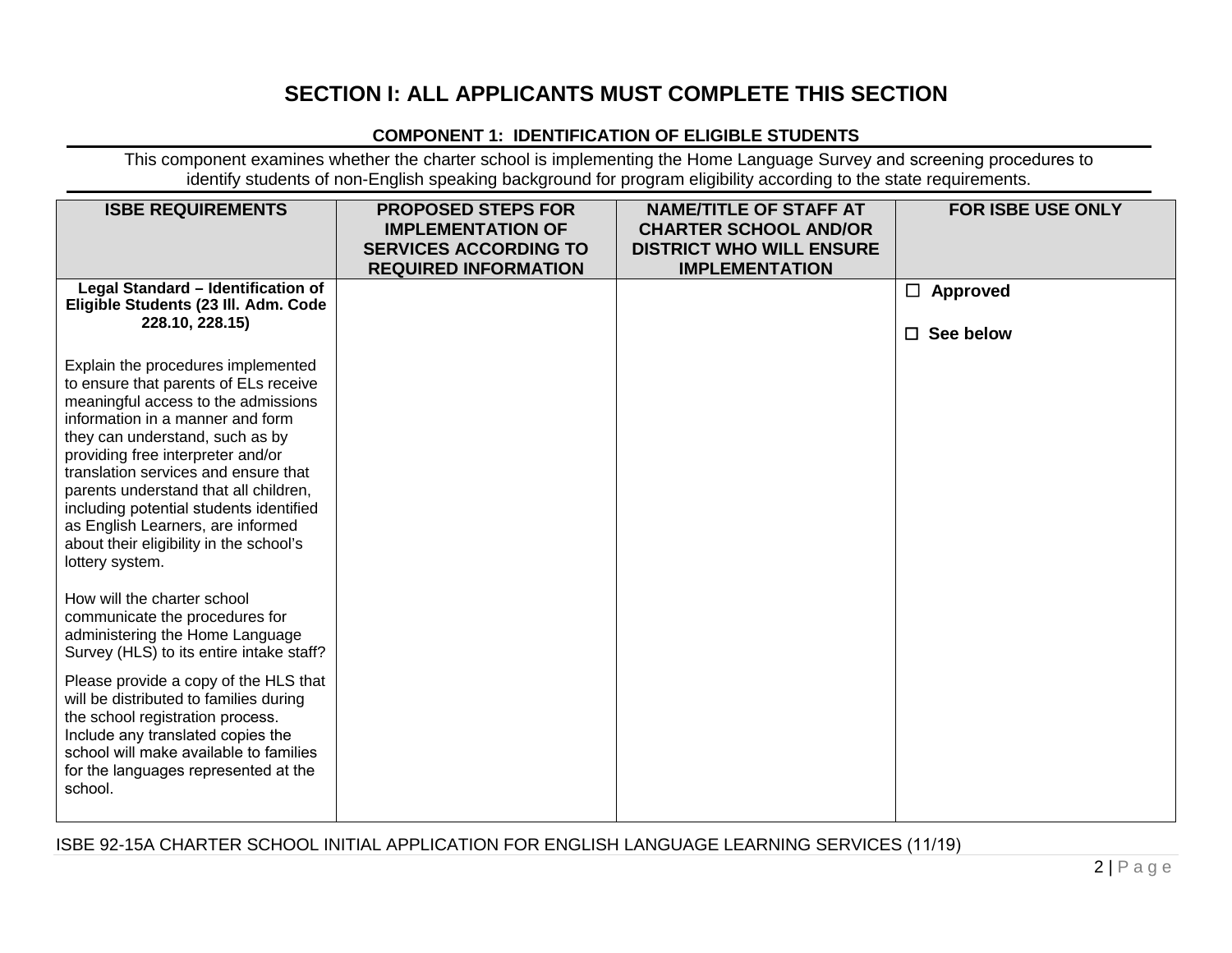# **COMPONENT 2: PROGRAM STRUCTURE**

This component examines whether the charter school has established a TBE and/or TPI Program.

| <b>ISBE REQUIREMENTS</b>              | <b>PROPOSED STEPS FOR</b><br><b>IMPLEMENTATION OF</b><br><b>SERVICES ACCORDING TO</b><br><b>REQUIRED INFORMATION</b> | <b>NAME/TITLE OF STAFF AT</b><br><b>CHARTER SCHOOL AND/OR</b><br><b>DISTRICT WHO WILL ENSURE</b><br><b>IMPLEMENTATION</b> | <b>FOR ISBE USE ONLY</b> |
|---------------------------------------|----------------------------------------------------------------------------------------------------------------------|---------------------------------------------------------------------------------------------------------------------------|--------------------------|
| Legal Standard - Program              |                                                                                                                      |                                                                                                                           |                          |
| Structure (23 III. Adm. Code 228.25,  |                                                                                                                      |                                                                                                                           |                          |
| 228.30)                               |                                                                                                                      |                                                                                                                           | $\Box$ Approved          |
| For any school that expects to have   |                                                                                                                      |                                                                                                                           |                          |
| an enrollment of 20 or more ELs of    |                                                                                                                      |                                                                                                                           | □ See below              |
| the same language classification for  |                                                                                                                      |                                                                                                                           |                          |
| preschool and/or 20 or more Els of    |                                                                                                                      |                                                                                                                           |                          |
|                                       |                                                                                                                      |                                                                                                                           |                          |
| the same language classification in   |                                                                                                                      |                                                                                                                           |                          |
| grades K-12 grades K through 12,      |                                                                                                                      |                                                                                                                           |                          |
| please describe how a Transitional    |                                                                                                                      |                                                                                                                           |                          |
| Bilingual Program (TBE) will be       |                                                                                                                      |                                                                                                                           |                          |
| established. Include the following    |                                                                                                                      |                                                                                                                           |                          |
| information:                          |                                                                                                                      |                                                                                                                           |                          |
|                                       |                                                                                                                      |                                                                                                                           |                          |
| Full-time TBE components<br>$\bullet$ |                                                                                                                      |                                                                                                                           |                          |
| and program design;                   |                                                                                                                      |                                                                                                                           |                          |
| Part-time TBE components              |                                                                                                                      |                                                                                                                           |                          |
| and program design; and               |                                                                                                                      |                                                                                                                           |                          |
| How English learners will be          |                                                                                                                      |                                                                                                                           |                          |
| placed into the full-time or          |                                                                                                                      |                                                                                                                           |                          |
| part-time TBE program.                |                                                                                                                      |                                                                                                                           |                          |
|                                       |                                                                                                                      |                                                                                                                           |                          |
| For any school that expects to have   |                                                                                                                      |                                                                                                                           |                          |
| an enrollment of 19 or fewer ELs for  |                                                                                                                      |                                                                                                                           |                          |
| preschool and grades K through 12,    |                                                                                                                      |                                                                                                                           |                          |
| please describe how a Transitional    |                                                                                                                      |                                                                                                                           |                          |
| Program of Instruction (TPI) for each |                                                                                                                      |                                                                                                                           |                          |
| language classification will be       |                                                                                                                      |                                                                                                                           |                          |
| established. Include information      |                                                                                                                      |                                                                                                                           |                          |
|                                       |                                                                                                                      |                                                                                                                           |                          |
| about the TPI program components.     |                                                                                                                      |                                                                                                                           |                          |
|                                       |                                                                                                                      |                                                                                                                           |                          |
|                                       |                                                                                                                      |                                                                                                                           |                          |
|                                       |                                                                                                                      |                                                                                                                           |                          |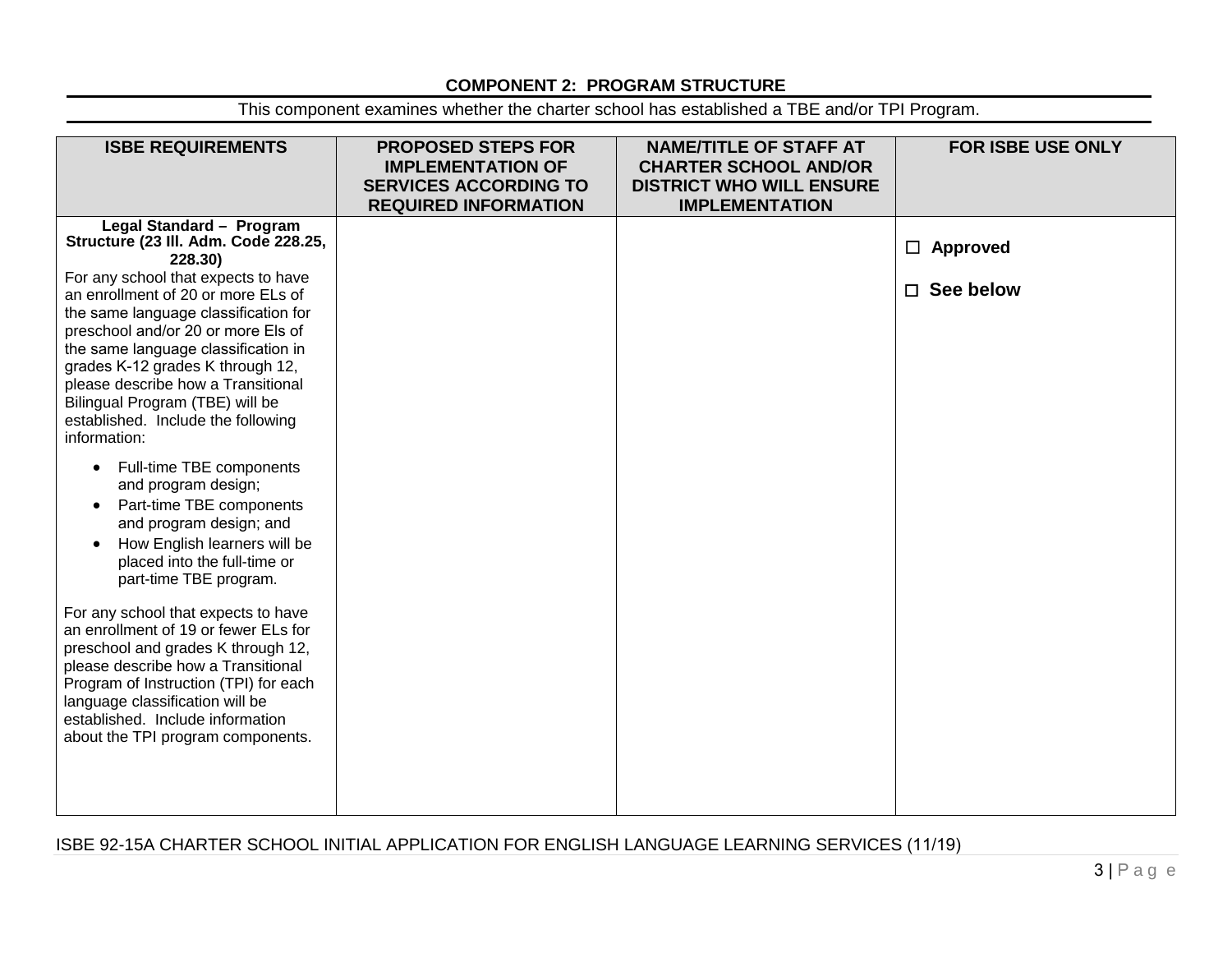## **COMPONENT 3: CURRICULUM AND INSTRUCTION**

This component examines whether the charter school is implementing a curriculum that is standards-based and supported by appropriate instructional materials.

| <b>ISBE REQUIREMENTS</b>                                                                                                                                                                                                                                                                                                                                                                                        | <b>PROPOSED STEPS FOR</b><br><b>IMPLEMENTATION OF</b><br><b>SERVICES ACCORDING TO</b><br><b>REQUIRED INFORMATION</b> | <b>NAME/TITLE OF STAFF AT</b><br><b>CHARTER SCHOOL AND/OR</b><br><b>DISTRICT WHO WILL ENSURE</b><br><b>IMPLEMENTATION</b> | FOR ISBE USE ONLY   |
|-----------------------------------------------------------------------------------------------------------------------------------------------------------------------------------------------------------------------------------------------------------------------------------------------------------------------------------------------------------------------------------------------------------------|----------------------------------------------------------------------------------------------------------------------|---------------------------------------------------------------------------------------------------------------------------|---------------------|
| Legal Standard - Curriculum and<br>Instruction (20 U.S.C. 6826, 6912;<br>30 CFR 80.32)                                                                                                                                                                                                                                                                                                                          |                                                                                                                      |                                                                                                                           | $\Box$ Approved     |
| List and describe the curricula,<br>aligned to the relevant and<br>appropriate standards that will be<br>designed and implemented to<br>meet the instructional needs of<br>ELs.<br>List the instructional materials<br>that will be used, including, if<br>applicable, native language<br>instructional materials,<br>supplemental native language<br>materials, and English as a<br>Second Language materials. |                                                                                                                      |                                                                                                                           | See below<br>$\Box$ |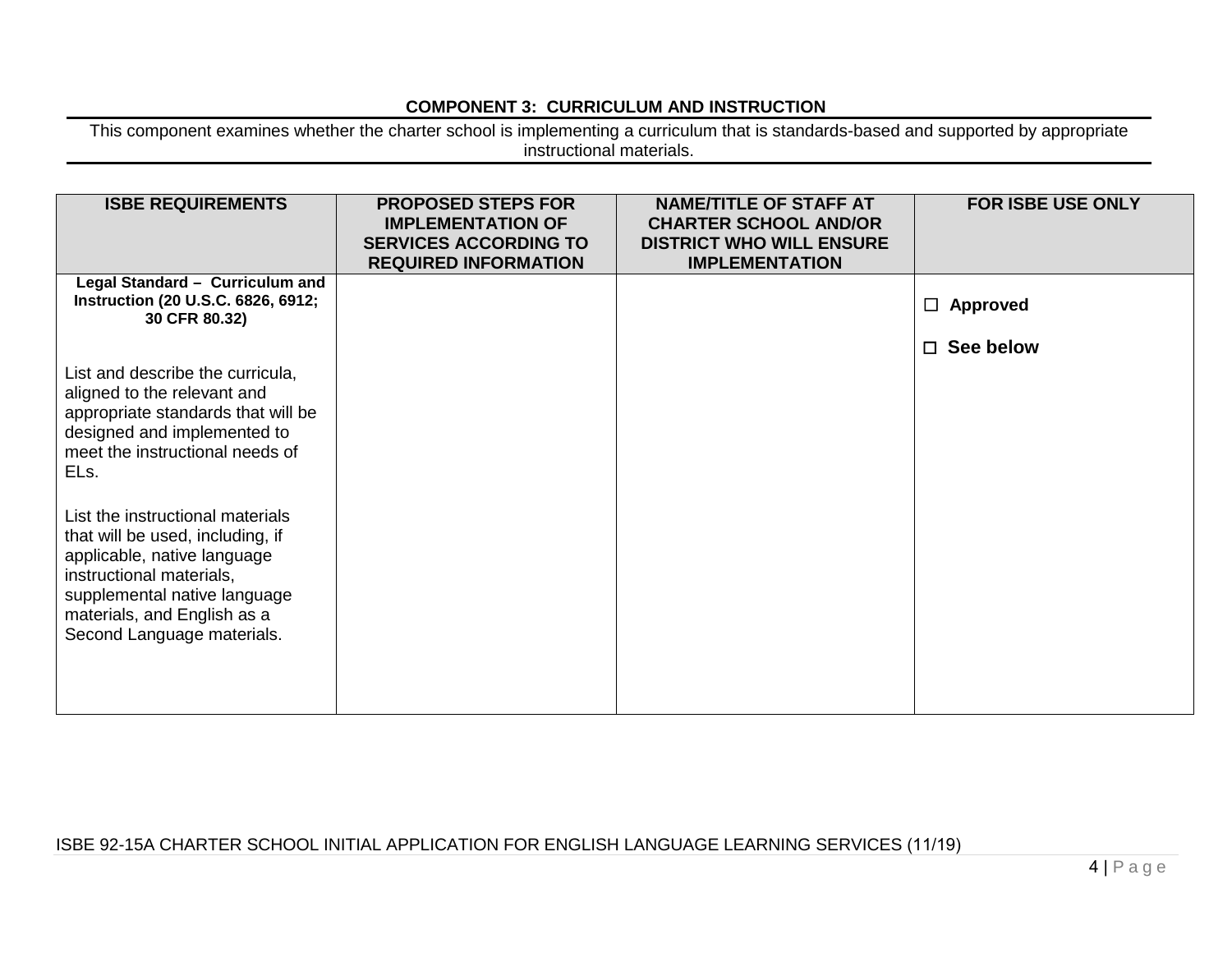# **COMPONENT 4: ACCESS TO SERVICES**

This component examines whether the charter school is implementing policies that guarantee equal access for English learners.

| <b>ISBE REQUIREMENTS</b>                                                                                                                                                                                                                                                                                   | <b>PROPOSED STEPS FOR</b><br><b>IMPLEMENTATION OF</b><br><b>SERVICES ACCORDING TO</b><br><b>REQUIRED INFORMATION</b> | <b>NAME/TITLE OF STAFF AT</b><br><b>CHARTER SCHOOL AND/OR</b><br><b>DISTRICT WHO WILL ENSURE</b><br><b>IMPLEMENTATION</b> | <b>FOR ISBE USE ONLY</b>               |
|------------------------------------------------------------------------------------------------------------------------------------------------------------------------------------------------------------------------------------------------------------------------------------------------------------|----------------------------------------------------------------------------------------------------------------------|---------------------------------------------------------------------------------------------------------------------------|----------------------------------------|
| Legal Standard - Access to<br>Services (20 U.S.C. 1703(f); Lau<br>v. Nichols, 414 U.S. 563, 566 (1974);<br>23 III. Adm. Code 228.25, 228.30)<br>Explain what information will be<br>provided to prospective student and                                                                                    |                                                                                                                      |                                                                                                                           | $\Box$ Approved<br>$\square$ See below |
| parent to demonstrate what<br>"affirmative steps" the school will take<br>to help English Learners overcome<br>language barriers so they can<br>participate meaningfully in their<br>schools' educational programs,<br>including the availability of services for<br>English Learners required under state |                                                                                                                      |                                                                                                                           |                                        |
| and federal law.                                                                                                                                                                                                                                                                                           |                                                                                                                      |                                                                                                                           |                                        |
|                                                                                                                                                                                                                                                                                                            |                                                                                                                      |                                                                                                                           |                                        |
|                                                                                                                                                                                                                                                                                                            |                                                                                                                      |                                                                                                                           |                                        |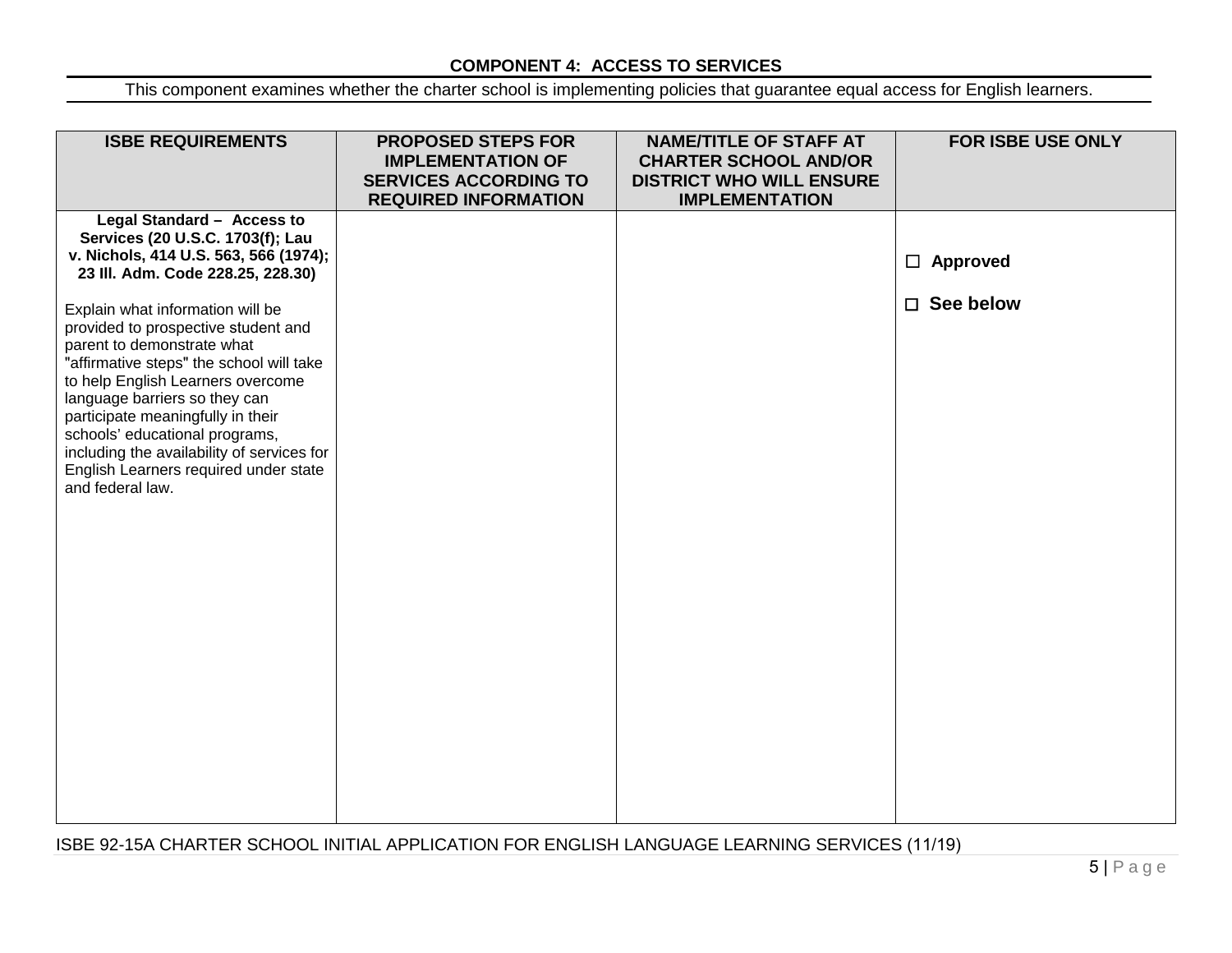# **COMPONENT 4: ACCESS TO SERVICES**

This component examines whether the charter school is implementing policies that guarantee equal access for English learners.

| <b>ISBE REQUIREMENTS</b>                                                                                                                                                                                                                                                                                                                                                                            | <b>PROPOSED STEPS FOR</b><br><b>IMPLEMENTATION OF</b><br><b>SERVICES ACCORDING TO</b><br><b>REQUIRED INFORMATION</b> | <b>NAME/TITLE OF STAFF AT</b><br><b>CHARTER SCHOOL AND/OR</b><br><b>DISTRICT WHO WILL ENSURE</b><br><b>IMPLEMENTATION</b> | <b>FOR ISBE USE ONLY</b> |
|-----------------------------------------------------------------------------------------------------------------------------------------------------------------------------------------------------------------------------------------------------------------------------------------------------------------------------------------------------------------------------------------------------|----------------------------------------------------------------------------------------------------------------------|---------------------------------------------------------------------------------------------------------------------------|--------------------------|
| Legal Standard - Access to<br>Services (20 U.S.C. 1703(f); 23 III.<br>Adm. Code 228.30)                                                                                                                                                                                                                                                                                                             |                                                                                                                      |                                                                                                                           | $\Box$ Approved          |
| List the permissible combination of<br>documents that will be required to<br>prove residency.                                                                                                                                                                                                                                                                                                       |                                                                                                                      |                                                                                                                           | $\Box$ See below         |
| <b>Legal Standard - Access to</b><br>Enrollment (20 U.S.C 1703); Plyler<br>v. Doe, 457 U.S. 202 (1982), 23III.<br>Adm Code 228.30                                                                                                                                                                                                                                                                   |                                                                                                                      |                                                                                                                           |                          |
| List the permissible combination of<br>documents that will be required to<br>prove residency.                                                                                                                                                                                                                                                                                                       |                                                                                                                      |                                                                                                                           |                          |
| Provide a description of the steps the<br>school/district proposes to take to<br>ensure equitable access to and<br>participation in EL programs for EL<br>students, teachers, parents, and<br>other program beneficiaries with<br>special needs. The six types of<br>barriers that can impede equitable<br>access or participation: gender, race,<br>national origin, color, disability, or<br>age. |                                                                                                                      |                                                                                                                           |                          |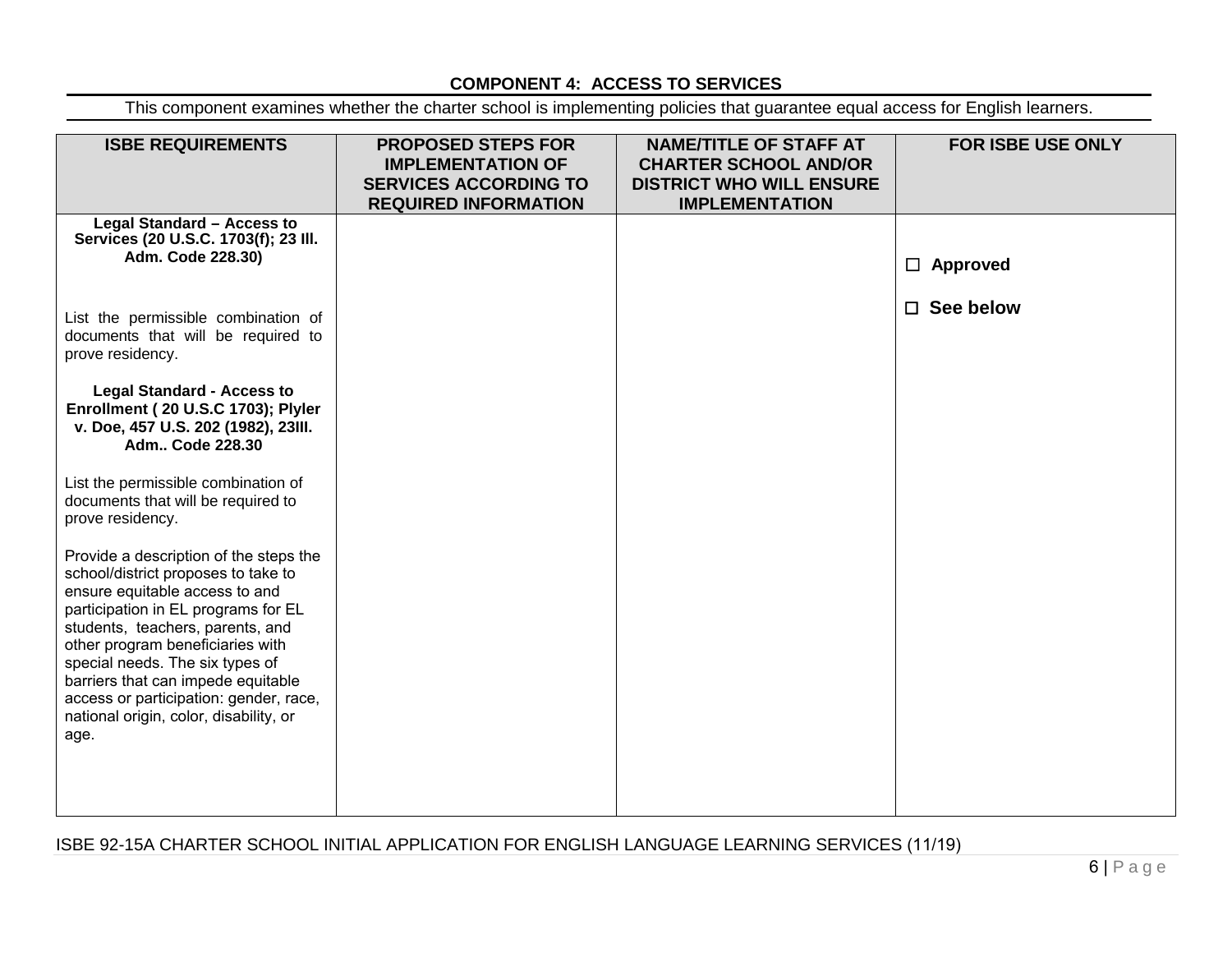| <b>Legal Standard - Student</b><br><b>Assessment and Language</b><br><b>Acquisition Services (23 III. Adm.</b><br>Code 226.210, 228.25, 228.27)                                                                            |  |
|----------------------------------------------------------------------------------------------------------------------------------------------------------------------------------------------------------------------------|--|
| How will the school ensure that an<br>appropriate interpreter/translator will<br>be present at the Individualized<br>Education Program (IEP) meetings of<br>English learners?                                              |  |
| Describe the program options that<br>will be offered for parents who<br>refuse or waive the recommended<br>TBE/TPI services.                                                                                               |  |
| English learners must be able to<br>fully participate in extracurricular<br>activities and the summer school<br>program (if one is offered).                                                                               |  |
| Describe how the charter school will<br>ensure that parents of English<br>learners will be fully aware of these<br>opportunities, including through<br>translation/interpretation efforts<br>where necessary and feasible. |  |
|                                                                                                                                                                                                                            |  |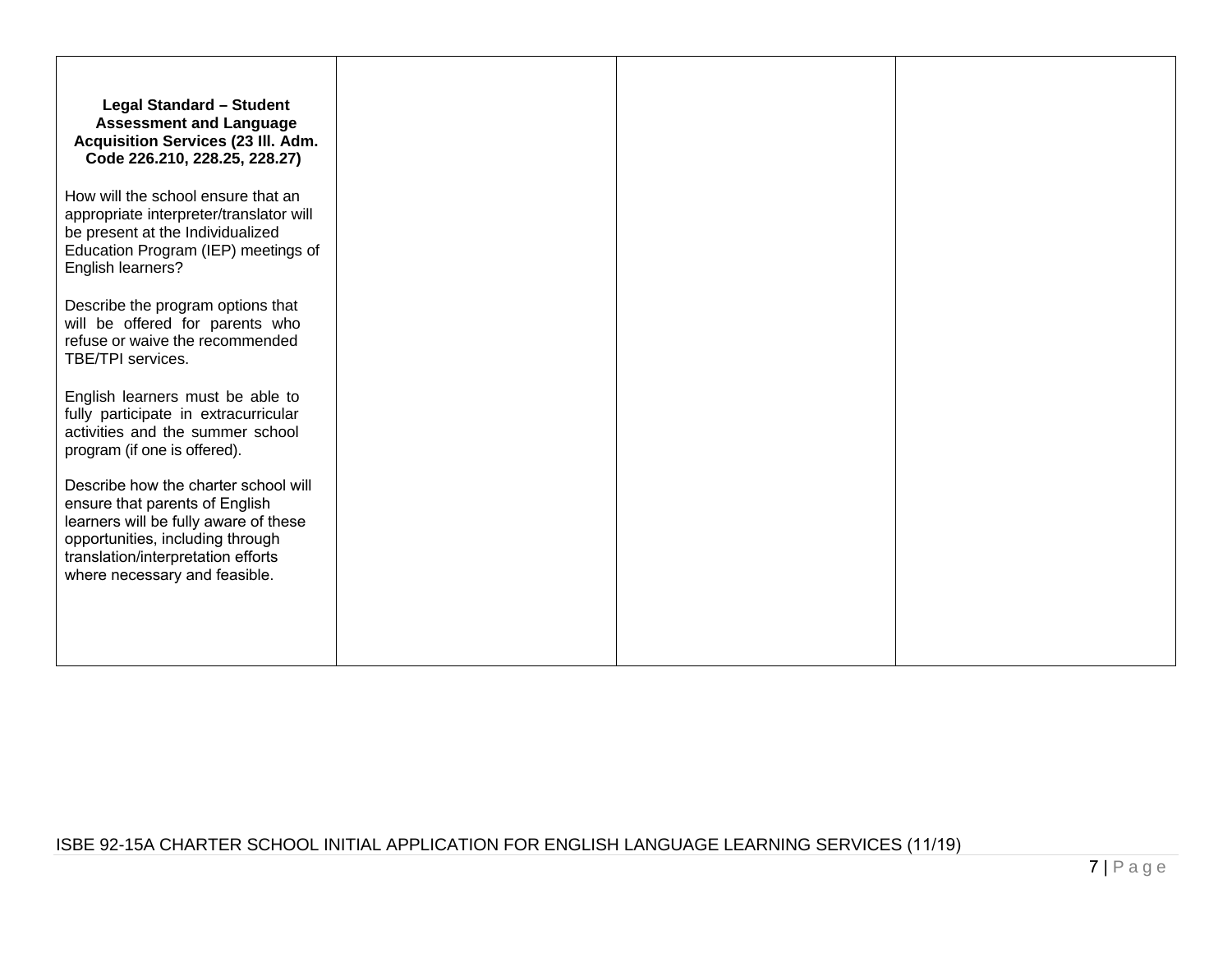# **COMPONENT 5: PERSONNEL QUALIFICATIONS AND PROFESSIONAL DEVELOPMENT**

This component examines whether the charter school has adequately qualified staff to support programming and is providing professional development to all staff including administrators, principals, teachers, paraprofessionals, and other school personnel.

| Legal Standard - Personnel Qualifications and Professional Development (23 III. Adm. Code 25.510, 228.35; 20 U.S.C. 6319, 6825; 105 ILCS 5/10-<br>22.34; and Castaneda v. Pickard)                                                                                                                                                                                                                                  |                                                                                                                                                                                 |                                                               |                                                            |                                    |                                                        |                                                     |       |                                                                                               |                                                                                                                                                                                                                                                                                                    |
|---------------------------------------------------------------------------------------------------------------------------------------------------------------------------------------------------------------------------------------------------------------------------------------------------------------------------------------------------------------------------------------------------------------------|---------------------------------------------------------------------------------------------------------------------------------------------------------------------------------|---------------------------------------------------------------|------------------------------------------------------------|------------------------------------|--------------------------------------------------------|-----------------------------------------------------|-------|-----------------------------------------------------------------------------------------------|----------------------------------------------------------------------------------------------------------------------------------------------------------------------------------------------------------------------------------------------------------------------------------------------------|
|                                                                                                                                                                                                                                                                                                                                                                                                                     | List the name, licensure and EIEN number for all teachers (preschool and K-12) that will provide services to<br>English learners using the table below (add rows if necessary): |                                                               |                                                            |                                    |                                                        |                                                     |       |                                                                                               |                                                                                                                                                                                                                                                                                                    |
| Last                                                                                                                                                                                                                                                                                                                                                                                                                | First                                                                                                                                                                           | <b>Grade Level</b>                                            |                                                            | <b>TBE/TPI Service Endorsement</b> |                                                        |                                                     |       | Test                                                                                          | Position (i.e.                                                                                                                                                                                                                                                                                     |
| Name                                                                                                                                                                                                                                                                                                                                                                                                                | Name                                                                                                                                                                            | Endorsement<br>(i.e.<br>Elementary,<br>etc.) & EIEN<br>Number | <b>Bilingual</b><br>endorsement<br>(indicate)<br>language) | <b>ESL</b><br>endorsement          | ELS-<br><b>TBE</b><br>(formerly)<br><b>Type</b><br>29) | ELS-<br>Visiting<br><b>Teacher</b><br>from<br>Spain | Other | Administration<br>Certification                                                               | classroom,<br>co-teacher,<br>itinerant<br>(pull-out or<br>push-in))                                                                                                                                                                                                                                |
|                                                                                                                                                                                                                                                                                                                                                                                                                     |                                                                                                                                                                                 |                                                               | $\Box$                                                     | $\Box$                             |                                                        |                                                     | П     |                                                                                               |                                                                                                                                                                                                                                                                                                    |
|                                                                                                                                                                                                                                                                                                                                                                                                                     |                                                                                                                                                                                 | of a certified teacher at all times.                          |                                                            |                                    |                                                        |                                                     |       |                                                                                               | List the name, licensure information, and EIEN number for all preschool and K-12 paraprofessionals who will be providing support services to<br>English learners using the table below (add rows if necessary). Also describe the plan for the paraprofessional to be under the direct supervision |
| <b>Last Name</b>                                                                                                                                                                                                                                                                                                                                                                                                    |                                                                                                                                                                                 |                                                               | <b>First Name</b>                                          |                                    |                                                        | Licensure & EIEN Number                             |       | Position                                                                                      |                                                                                                                                                                                                                                                                                                    |
|                                                                                                                                                                                                                                                                                                                                                                                                                     |                                                                                                                                                                                 |                                                               |                                                            |                                    |                                                        |                                                     |       |                                                                                               |                                                                                                                                                                                                                                                                                                    |
|                                                                                                                                                                                                                                                                                                                                                                                                                     | <b>RESPONSE</b>                                                                                                                                                                 |                                                               |                                                            |                                    |                                                        |                                                     |       |                                                                                               |                                                                                                                                                                                                                                                                                                    |
| Using the table below, list the professional development opportunities (topics and dates) specifically related to the education of English learners that the school or district will offer<br>to the following target audiences:<br>1) Newly hired staff for the TBE/TPI program and current TBE/TPI staff;<br>2) General education classroom teachers;<br>3) Administrators and support staff; and, if applicable, |                                                                                                                                                                                 |                                                               |                                                            |                                    |                                                        |                                                     |       |                                                                                               |                                                                                                                                                                                                                                                                                                    |
|                                                                                                                                                                                                                                                                                                                                                                                                                     |                                                                                                                                                                                 |                                                               |                                                            |                                    |                                                        |                                                     |       | ISBE 92-15A CHARTER SCHOOL INITIAL APPLICATION FOR ENGLISH LANGUAGE LEARNING SERVICES (11/19) |                                                                                                                                                                                                                                                                                                    |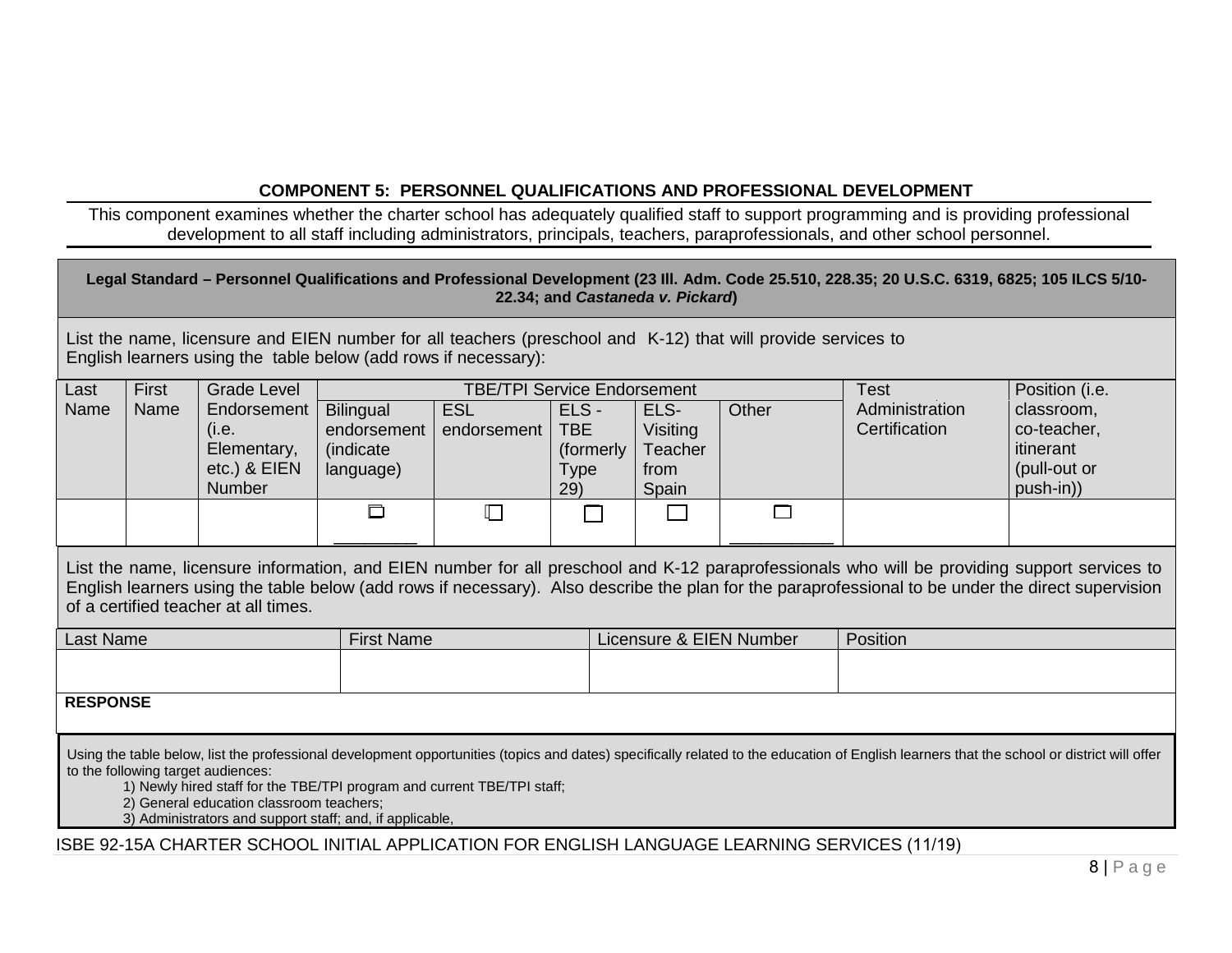| 4) Staff teaching Spanish Language Arts. |              |                        |  |  |  |  |
|------------------------------------------|--------------|------------------------|--|--|--|--|
| <b>Proposed Dates</b>                    | <b>Topic</b> | <b>Target Audience</b> |  |  |  |  |
|                                          |              |                        |  |  |  |  |
|                                          |              |                        |  |  |  |  |
|                                          |              |                        |  |  |  |  |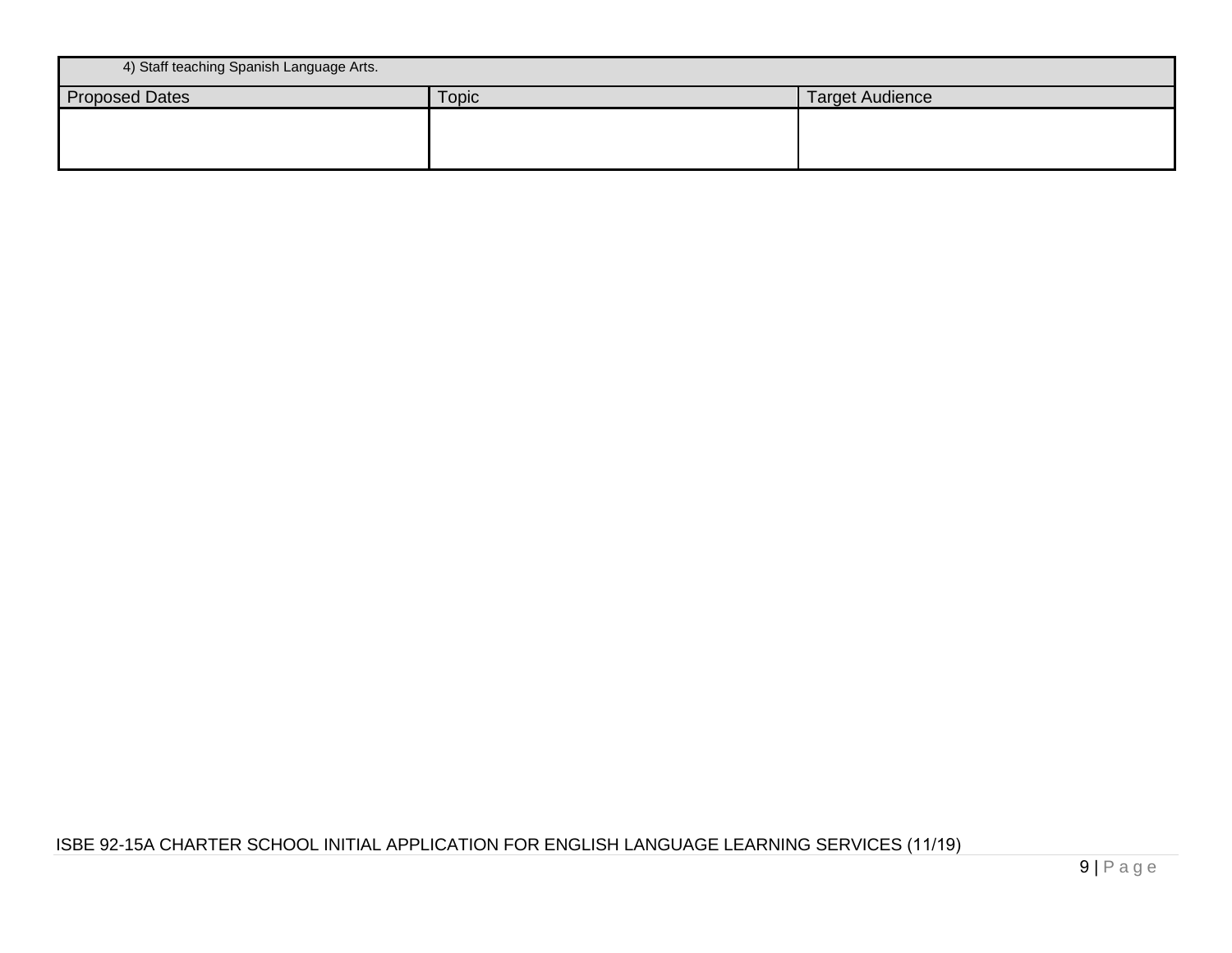## **COMPONENT 5: PERSONNEL QUALIFICATIONS AND PROFESSIONAL DEVELOPMENT**

This component examines whether the charter school has adequately qualified staff to support programming and is providing professional development to all staff including administrators, principals, teachers, paraprofessionals, and other school personnel.

| <b>ISBE REQUIREMENTS</b>                                                                                                                                                                                                                                                                                                                                                                                                                                                                                                                                                                                                                 | <b>PROPOSED STEPS FOR</b><br><b>IMPLEMENTATION OF</b><br><b>SERVICES ACCORDING TO</b><br><b>REQUIRED INFORMATION</b> | <b>NAME/TITLE OF STAFF AT</b><br><b>CHARTER SCHOOL AND/OR</b><br><b>DISTRICT WHO WILL ENSURE</b><br><b>IMPLEMENTATION</b> | FOR ISBE USE ONLY                   |
|------------------------------------------------------------------------------------------------------------------------------------------------------------------------------------------------------------------------------------------------------------------------------------------------------------------------------------------------------------------------------------------------------------------------------------------------------------------------------------------------------------------------------------------------------------------------------------------------------------------------------------------|----------------------------------------------------------------------------------------------------------------------|---------------------------------------------------------------------------------------------------------------------------|-------------------------------------|
| <b>Legal Standard - Personnel</b><br><b>Qualifications and Professional</b><br>Development (23 III. Adm. Code<br>25.510, 228.35; 20 U.S.C. 6319,<br>6825; 105 ILCS 5/10-22.34; and<br>Castaneda v. Pickard)                                                                                                                                                                                                                                                                                                                                                                                                                              |                                                                                                                      |                                                                                                                           | $\Box$ Approved<br>$\Box$ See below |
| If the school initially will not have<br>qualified teachers on staff, please<br>describe your plan for expeditiously<br>bringing in qualified teachers or<br>supporting the current staff in<br>seeking the appropriate<br>endorsements. The plan must<br>include specific classes that teachers<br>will be taking, or are planning to take,<br>to achieve full compliance.<br>If the school initially will not have<br>qualified teachers on staff, please list<br>professional development<br>opportunities that will be provided to<br>the interim staff that specifically<br>address the instructional needs of<br>English learners. |                                                                                                                      |                                                                                                                           |                                     |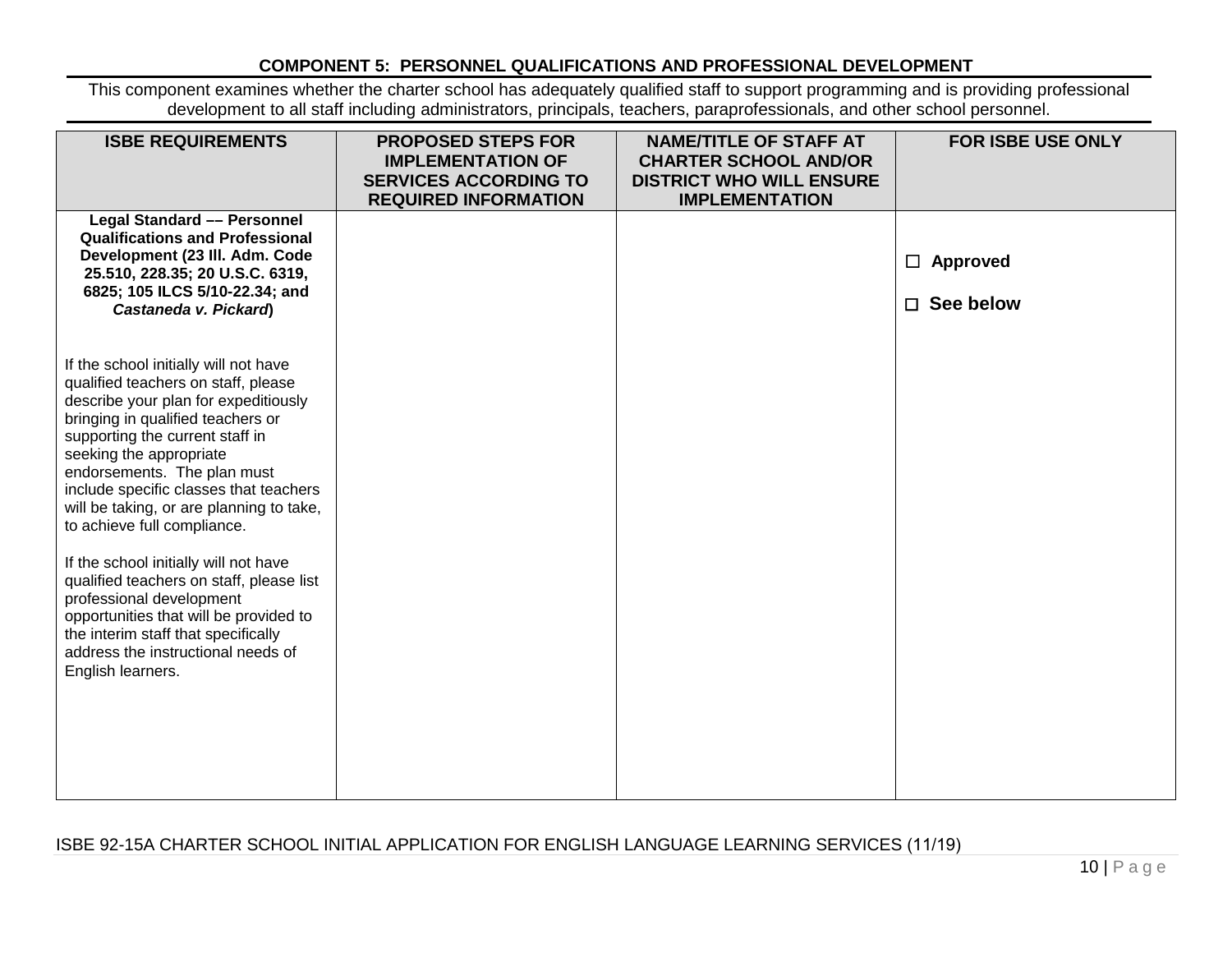# **COMPONENT 6: RIGHTS OF PARENTS AND COMMUNITY ENGAGEMENT**

This component examines whether the charter school has established and is implementing effective means of community engagement and that parents are fully informed of their rights.

| <b>ISBE REQUIREMENTS</b>                                                                                                                                                                                      | <b>PROPOSED STEPS FOR</b><br><b>IMPLEMENTATION OF</b><br><b>SERVICES ACCORDING TO</b><br><b>REQUIRED INFORMATION</b> | <b>NAME/TITLE OF STAFF AT</b><br><b>CHARTER SCHOOL AND/OR</b><br><b>DISTRICT WHO WILL ENSURE</b><br><b>IMPLEMENTATION</b> | <b>FOR ISBE USE ONLY</b> |
|---------------------------------------------------------------------------------------------------------------------------------------------------------------------------------------------------------------|----------------------------------------------------------------------------------------------------------------------|---------------------------------------------------------------------------------------------------------------------------|--------------------------|
| Legal Standard - Rights of<br><b>Parents and Community</b><br>Engagement (105 ILCS 5/14C-3,<br>14C-4; 23 III. Adm. Code 228.30,                                                                               |                                                                                                                      |                                                                                                                           | Approved<br>$\Box$       |
| 228.40; and 20 U.S.C. 6826, 7012)                                                                                                                                                                             |                                                                                                                      |                                                                                                                           | See below<br>$\Box$      |
| How will the charter school<br>communicate the procedures for<br>sending home notices of enrollment<br>to all relevant staff?                                                                                 |                                                                                                                      |                                                                                                                           |                          |
| Please provide a copy of the<br>notification letter that will be used.<br>Include any translated copies that<br>the school will make available to<br>families for the languages<br>represented at the school. |                                                                                                                      |                                                                                                                           |                          |
|                                                                                                                                                                                                               |                                                                                                                      |                                                                                                                           |                          |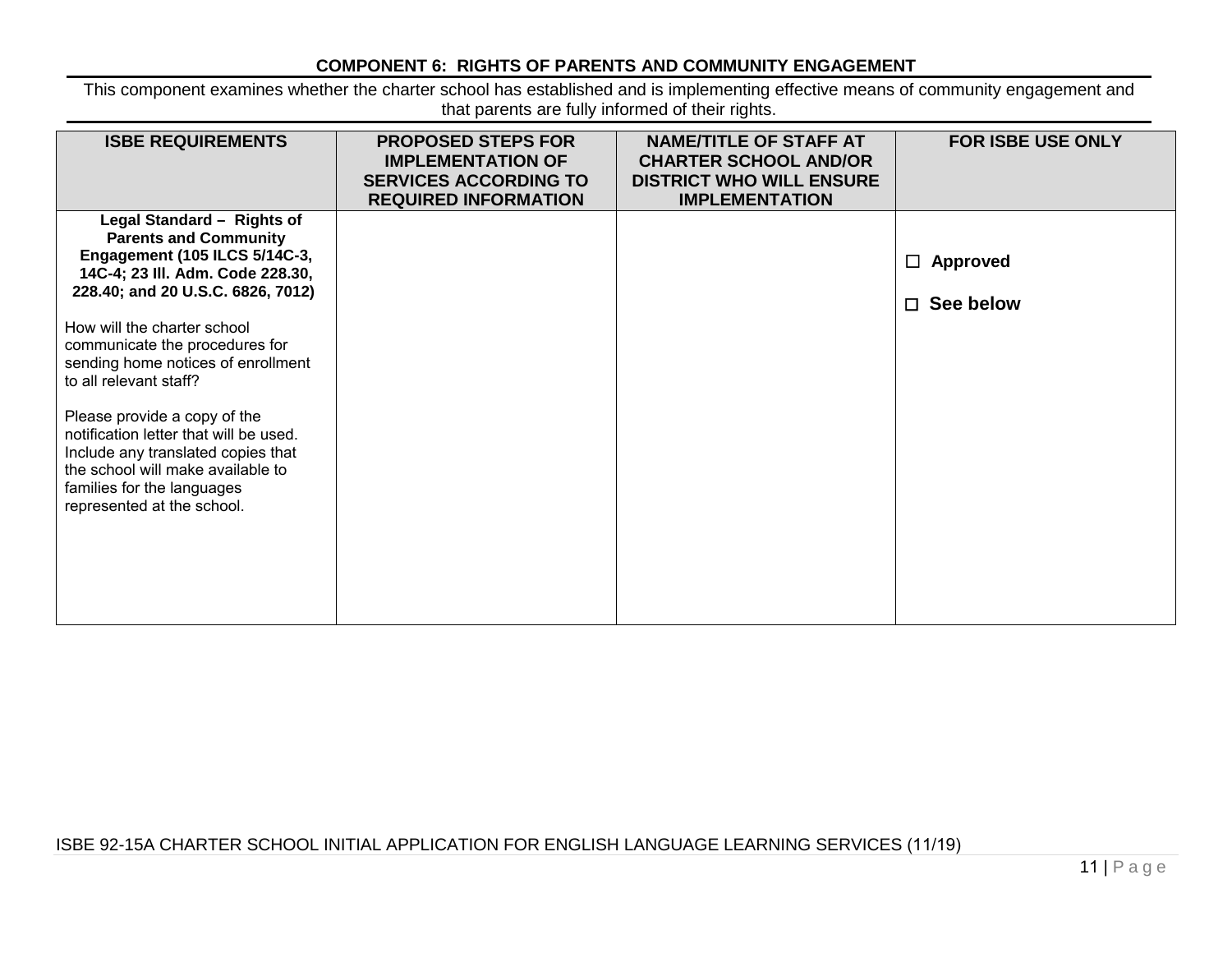### **COMPONENT 7: PROGRAM EVALUATION, STUDENT RECORDS, AND DATA MANAGEMENT**

This component examines whether the charter school is meeting the accountability measures and maintaining accurate student records and reporting procedures.

| <b>ISBE REQUIREMENTS</b>                                                                                                 | <b>PROPOSED STEPS FOR</b><br><b>IMPLEMENTATION OF</b><br><b>SERVICES ACCORDING TO</b><br><b>REQUIRED INFORMATION</b> | <b>NAME/TITLE OF STAFF AT</b><br><b>CHARTER SCHOOL AND/OR</b><br><b>DISTRICT WHO WILL ENSURE</b><br><b>IMPLEMENTATION</b> | <b>FOR ISBE USE ONLY</b>               |
|--------------------------------------------------------------------------------------------------------------------------|----------------------------------------------------------------------------------------------------------------------|---------------------------------------------------------------------------------------------------------------------------|----------------------------------------|
| Legal Standard - Program<br><b>Evaluation, Records, and Data</b><br>Management (23 III. Adm. Code<br>228.15, 228.40)     |                                                                                                                      |                                                                                                                           | Approved<br>$\Box$<br>$\Box$ See below |
| Describe the formal procedures and<br>protocol that will be implemented for<br>the maintenance of EL student<br>records. |                                                                                                                      |                                                                                                                           |                                        |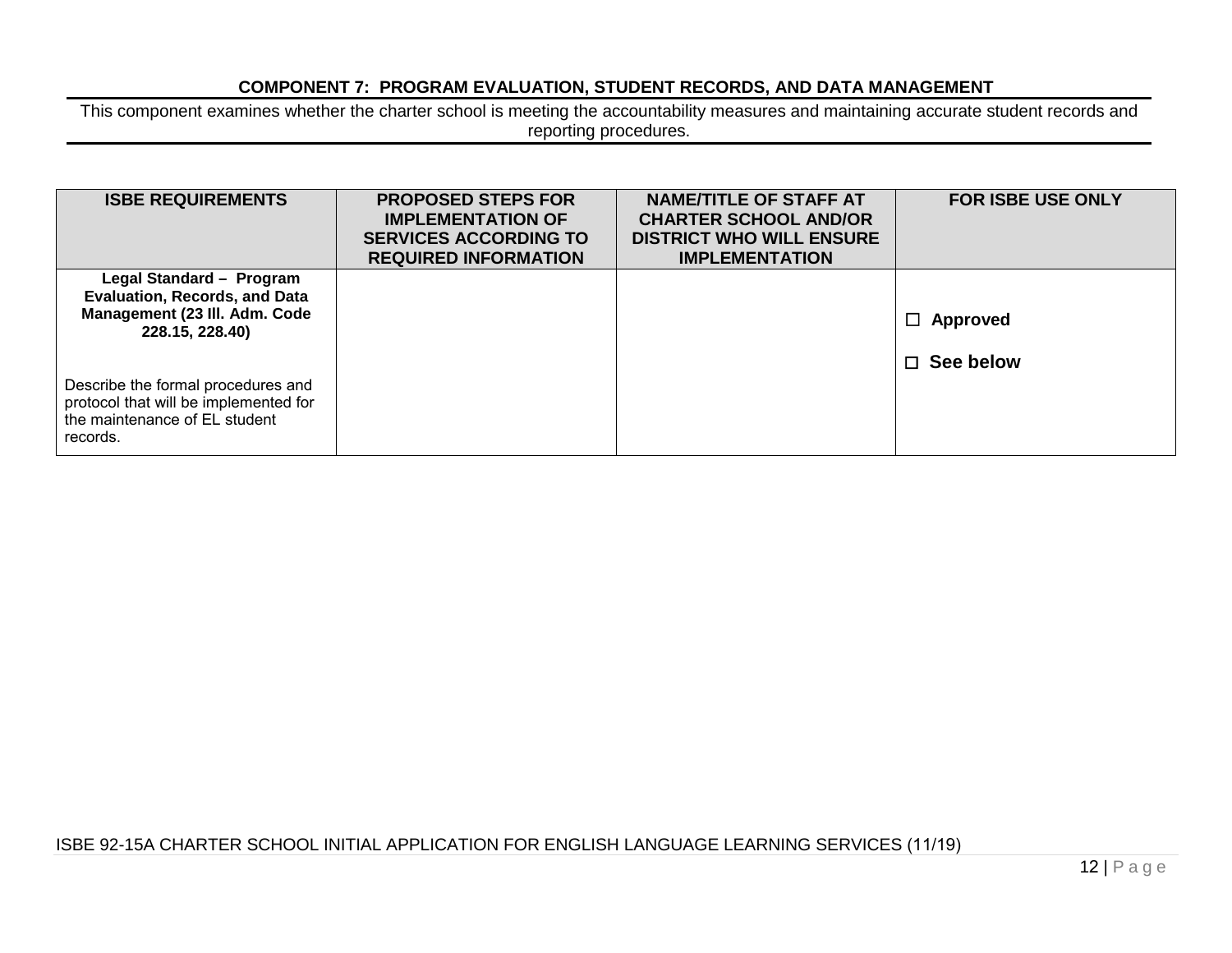# **SECTION II: COMPLETE THIS SECTION ONLY IF YOUR SCHOOL/DISTRICT RECEIVES TITLE III FUNDS**

#### **COMPONENT 1: STUDENT ASSESSMENT AND LANGUAGE ACQUISITION SERVICES**

This component examines whether the charter school is annually assessing the English language proficiency of its English learners and is monitoring the progress of students who met the exit criteria.

| <b>ISBE REQUIREMENTS</b>                                                                                                                                               | <b>PROPOSED STEPS FOR</b><br><b>IMPLEMENTATION OF</b><br><b>SERVICES ACCORDING TO</b><br><b>REQUIRED INFORMATION</b> | <b>NAME/TITLE OF STAFF AT</b><br><b>CHARTER SCHOOL AND/OR</b><br><b>DISTRICT WHO WILL ENSURE</b><br><b>IMPLEMENTATION</b> | <b>FOR ISBE USE ONLY</b>            |
|------------------------------------------------------------------------------------------------------------------------------------------------------------------------|----------------------------------------------------------------------------------------------------------------------|---------------------------------------------------------------------------------------------------------------------------|-------------------------------------|
| <b>Legal Standard - Student</b><br><b>Assessment and Language</b><br><b>Acquisition Services (20 U.S.C.</b><br>6841)                                                   |                                                                                                                      |                                                                                                                           | $\Box$ Approved<br>$\Box$ See below |
| Describe the process the school<br>uses to annually assess the<br>English proficiency of its English<br>learners.                                                      |                                                                                                                      |                                                                                                                           |                                     |
| Describe how students who have<br>met the exit proficiency criteria<br>will be monitored for two years<br>after they transition into the<br>general education program. |                                                                                                                      |                                                                                                                           |                                     |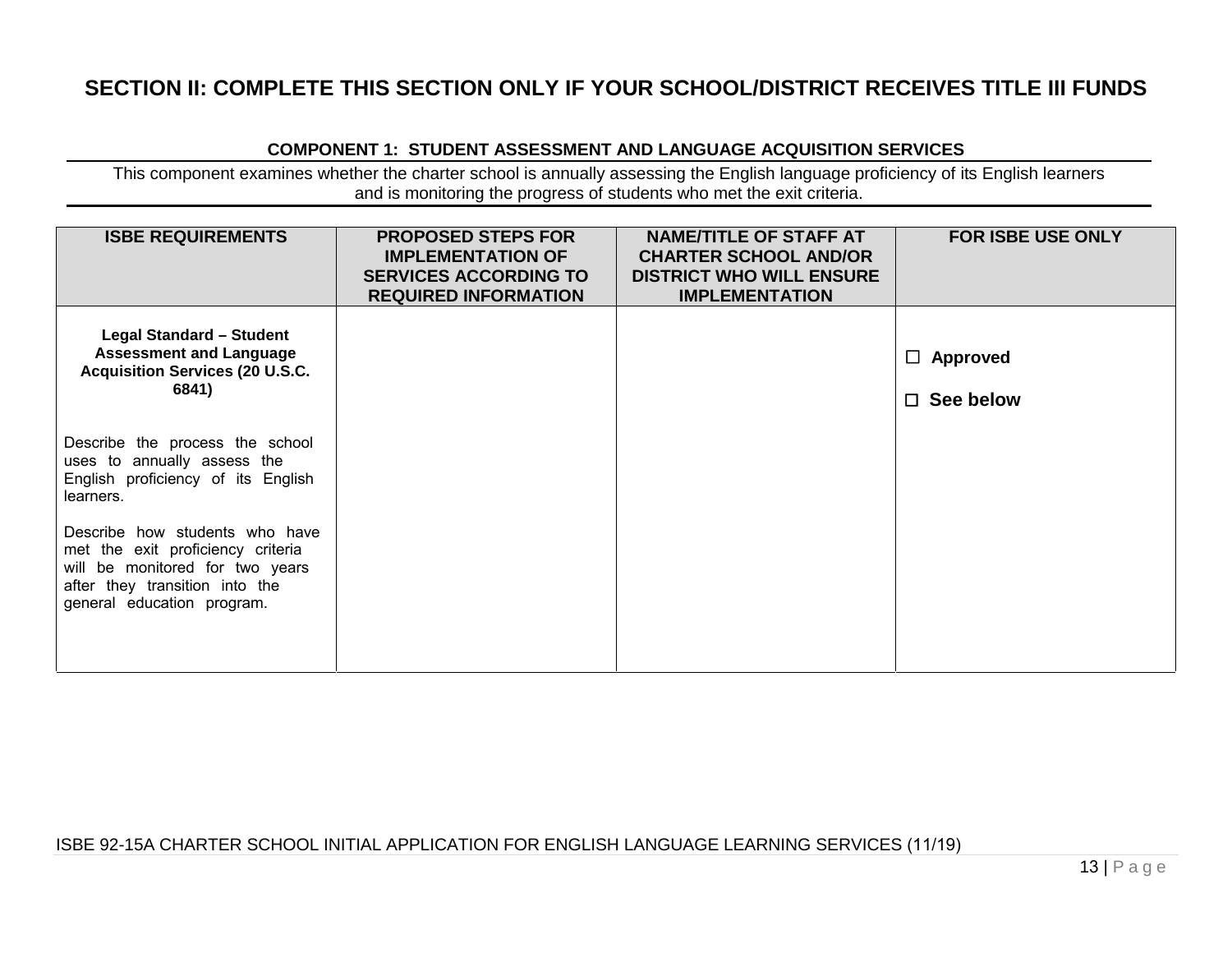## **COMPONENT 3: PROGRAM EVALUATION, STUDENT RECORDS, AND DATA MANAGEMENT**

This component examines whether the charter school meets the accountability measures and maintains accurate student records and reporting procedures.

ONLY COMPLETE IF YOUR SCHOOL/DISTRICT RECEIVES TITLE III FUNDS

| <b>ISBE REQUIREMENTS</b>             | <b>PROPOSED STEPS FOR</b><br><b>IMPLEMENTATION OF</b><br><b>SERVICES ACCORDING TO</b><br><b>REQUIRED INFORMATION</b> | <b>NAME/TITLE OF STAFF AT</b><br><b>CHARTER SCHOOL AND/OR</b><br><b>DISTRICT WHO WILL ENSURE</b><br><b>IMPLEMENTATION</b> | <b>FOR ISBE USE ONLY</b> |
|--------------------------------------|----------------------------------------------------------------------------------------------------------------------|---------------------------------------------------------------------------------------------------------------------------|--------------------------|
| Legal Standard - Program             |                                                                                                                      |                                                                                                                           |                          |
| <b>Evaluation, Records, and Data</b> |                                                                                                                      |                                                                                                                           |                          |
| <b>Management (20 U.S.C. 6841)</b>   |                                                                                                                      |                                                                                                                           | $\Box$ Approved          |
| Describe how assessment and          |                                                                                                                      |                                                                                                                           | $\Box$ See below         |
| evaluation results will be used to   |                                                                                                                      |                                                                                                                           |                          |
| determine the TBE/TPI and other      |                                                                                                                      |                                                                                                                           |                          |
| EL programs' effectiveness in        |                                                                                                                      |                                                                                                                           |                          |
| assisting English learners to        |                                                                                                                      |                                                                                                                           |                          |
| attain English proficiency and       |                                                                                                                      |                                                                                                                           |                          |
| meet challenging academic            |                                                                                                                      |                                                                                                                           |                          |
| achievement standards.               |                                                                                                                      |                                                                                                                           |                          |
|                                      |                                                                                                                      |                                                                                                                           |                          |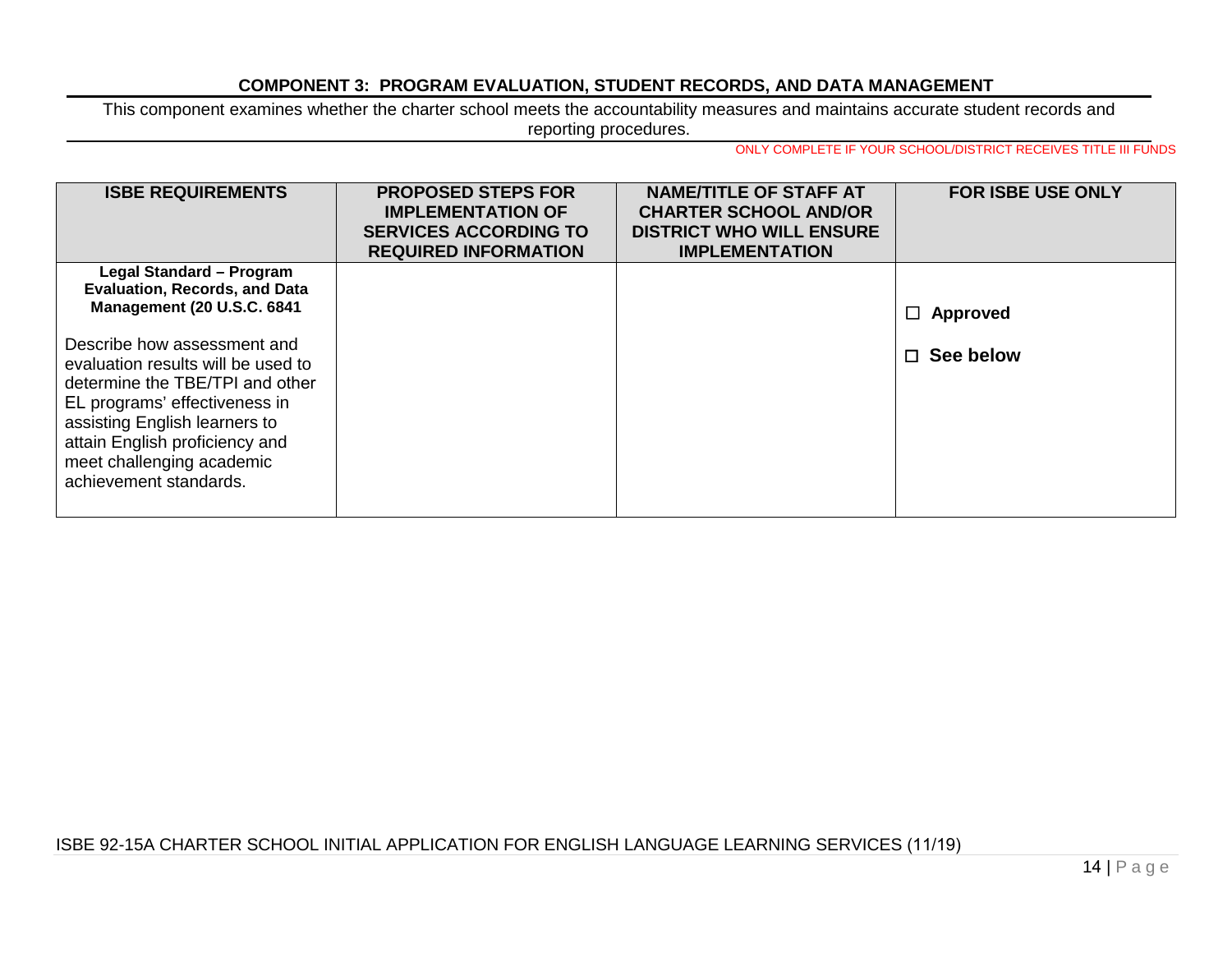# **SECTION III: COMPLETE THIS SECTION ONLY IF YOUR SCHOOL/DISTRICT IS COMMISSION-AUTHORIZED AS AN LEA**

# **COMPONENT 1: PERSONNEL QUALIFICATIONS AND PROFESSIONAL DEVELOPMENT**

This component examines whether the charter school has adequately qualified staff to support programming and is providing professional development to all staff including administrators, principals, teachers, paraprofessionals, and other school personnel.

| Legal Standard – Personnel Qualifications and Professional Development (23 III. Adm. Code 25.510, 228.35; 20 U.S.C. 6319, 6825; 105 ILCS 5/10-22.34<br>and Castaneda v. Pickard) |                   |                         |          |  |  |  |
|----------------------------------------------------------------------------------------------------------------------------------------------------------------------------------|-------------------|-------------------------|----------|--|--|--|
| List the Program Director's name, licensure information, and EIEN number.                                                                                                        |                   |                         |          |  |  |  |
| Last Name                                                                                                                                                                        | <b>First Name</b> | Licensure & EIEN Number | Position |  |  |  |
|                                                                                                                                                                                  |                   |                         |          |  |  |  |
|                                                                                                                                                                                  |                   |                         |          |  |  |  |